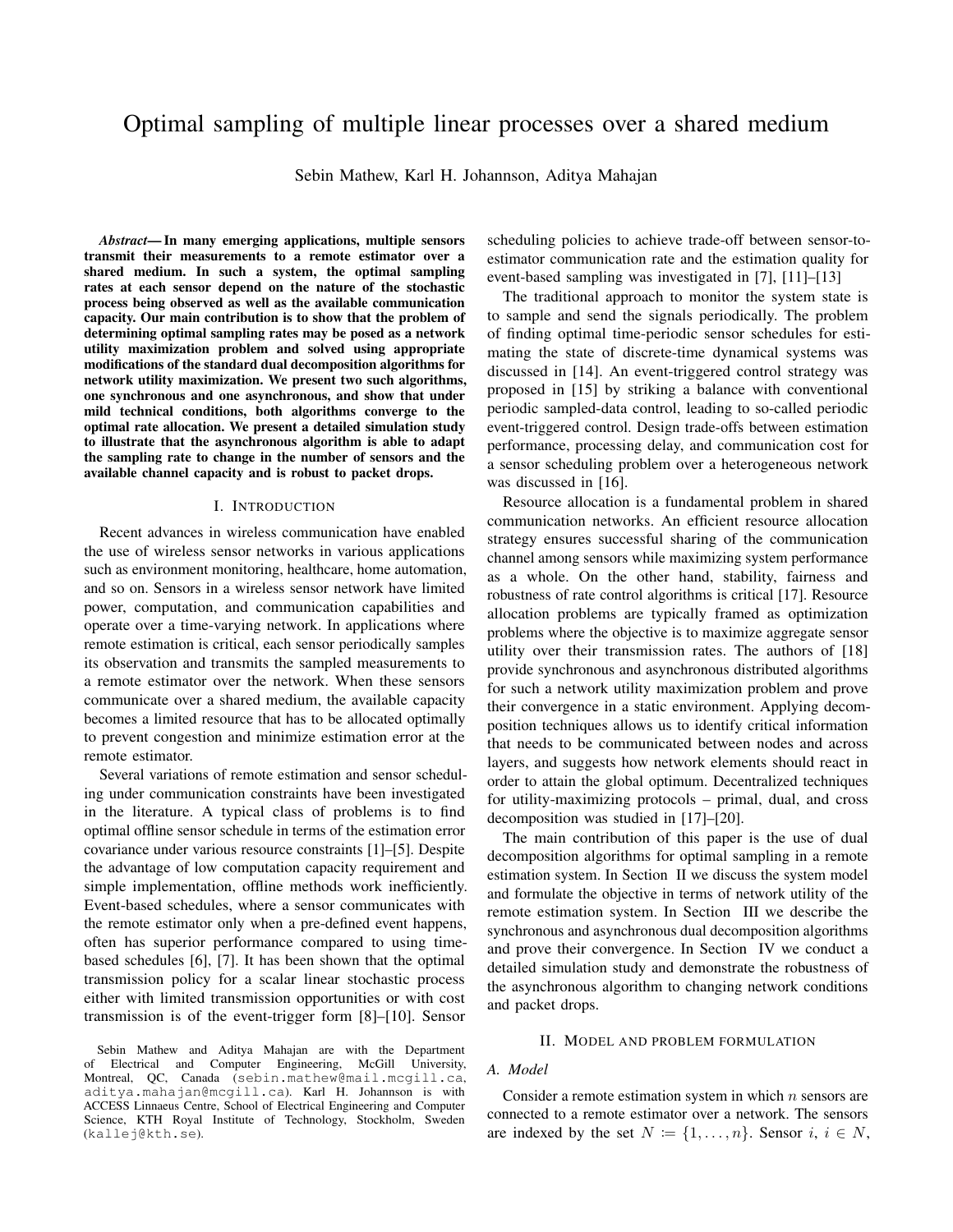observes a continuous-time stochastic process  $\{X_i(t)\}_{t\geq 0}$ ,  $X_i(t) \in \mathbb{R}$ , where  $X_i(0) \sim \mathcal{N}(0, \theta)$  and for  $t \geq 0$ 

$$
dX_i(t) = a_i X_i(t)dt + dW_i(t)
$$

where  $a_i \in \mathbb{R}$  is a known constant and  $\{W_i(t)\}_{t>0}, W_i(t) \in$ R, is a stationary stochastic process with finite variance and satisfies a technical assumption (A1) that we state later. We assume that the initial states  $\{X_i(0)\}, i \in \mathbb{N}$ , and the processes  $\{W_i(t)\}_{t>0}$ ,  $i \in N$ , are independent. This implies that the stochastic processes  $\{X_i(t)\}_{t\geq 0}, i \in \mathbb{N}$ , are independent across sensors.

Sensor  $i, i \in N$ , samples its observation at a rate of  $R_i = 1/T_i$  and sends the sampled measurements to the remote estimator over the network. It is assumed that the network is ideal and does not cause any delays or packet drops.<sup>1</sup> However, the network has a finite capacity  $C$  and the rates  $\mathbf{R} = (R_1, \ldots, R_n)$  must lie in the rate region

$$
\mathcal{R} = \left\{ (R_1, \ldots, R_n) \in \mathbb{R}_{\geq 0}^n : \sum_{i=1}^n R_i = C \right\}.
$$

In between the sampling instances, the estimator generates estimates  $\{\hat{X}_i(t)\}_{t\geq 0}$  to minimize the mean-squared error. In particular, it can be shown that the optimal estimation strategy is as follows: at the sampling time of sensor i,  $\hat{X}_i(t) = X_i(t)$ ; at other times

$$
d\hat{X}_i(t) = a_i \hat{X}_i(t) dt.
$$

Define the error process as  $E_i(t) = X_i(t) - \hat{X}_i(t)$ . Then, for all sampling times  $t = kT_i$ ,  $k \in \mathbb{Z}_{\geq 0}$ ,  $E_i(t) = 0$ , and for  $t \in (kT_i, (k+1)T_i)$ , it follows the dynamics

$$
dE_i(t) = a_i E_i(t)dt + dW_i(t).
$$

Since  $E_i(t)$  is a periodic process, the average mean-squared error (MSE)  $M_i(T_i)$  for sensor i when the sampling period is  $T_i$  is given by

$$
M_i(T_i) = \frac{1}{T_i} \mathbb{E} \bigg[ \int_0^{T_i} (X_i(t) - \hat{X}_i(t))^2 dt \bigg]
$$
  
= 
$$
\frac{1}{T_i} \mathbb{E} \bigg[ \int_0^{T_i} (E_i(t))^2 dt \bigg]
$$
  
= 
$$
\frac{1}{T_i} \int_0^{T_i} \text{Var}(E_i(t)) dt.
$$
 (1)

where  $E$  and  $Var$  denote mean and variance. The total meansquare error across all sensors is given by

$$
\sum_{i=1}^{n} M_i(T_i). \tag{2}
$$

**Example 1** Suppose the noise process at sensor  $i, i \in N$ , is a Wiener process with variance  $\sigma_i^2$ . Then, the state process is a stationary Gauss-Markov (or a Ornstein-Uhlenbeck) process, which we denote by  $GaussMarkov(a_i, \sigma_i)$ . For any  $t \in (0, T_i)$ , we have that

$$
\mathbb{E}[E_i(t)] = 0, \quad \text{and} \quad \text{Var}(E_i(t)) = \frac{\sigma_i^2}{2a_i}(e^{2a_i t} - 1).
$$

<sup>1</sup>Delays and packet drops will increase the mean-squared error but not change the nature of the problem in any fundamental way.

Substituting this in (1), we get that

$$
M_i(T_i) = \frac{\sigma_i^2}{2a_i} \left[ \frac{e^{2a_i T_i} - 1}{2a_i T_i} - 1 \right].
$$

## *B. Problem formulation*

We are interested in the following optimization problem.

**Problem 1** *Find a rate vector*  $(R_1, \ldots, R_n)$  *in the rate region* R *that minimizes the mean-squared error* (2)*. Or formally,*

$$
\min_{\mathbf{R}\in\mathbb{R}_{\geq 0}^n} \sum_{i=1}^n M_i\left(\frac{1}{R_i}\right) \text{ such that } \sum_{i=1}^n R_i \leq C. \tag{3}
$$

The above problem is similar in spirit to the class of resource allocation problems known as network utility maximization [17]–[20]. We can think of the channel capacity as the resource and the total mean-squared error as the negative of the network utility. In network utility maximization, the constraint optimization problem (3) is viewed as a primal problem. Instead of solving it directly, one considers its Lagrangian dual:

$$
D(\lambda) = \min_{\mathbf{R} \in \mathbb{R}_{\geq 0}^n} L(\mathbf{R}, \lambda)
$$

where

$$
L(\mathbf{R}, \lambda) = \sum_{i=1}^{n} M_i \left(\frac{1}{R_i}\right) - \lambda \left(C - \sum_{i=1}^{n} R_i\right)
$$

$$
= \sum_{i=1}^{n} \left(M_i \left(\frac{1}{R_i}\right) + \lambda R_i\right) - \lambda C.
$$
(4)

The key to a distributed solution lies in decomposing the dual objective (4) into two levels of optimization problems. In the context of the above model, at the lower level, it is assumed that the Lagrange multiplier  $\lambda$  is known and each sensor  $i, i \in N$ , chooses a sampling rate as a solution to the following optimization problem:

$$
R_i^*(\lambda) = \arg\min_{R_i \in \mathbb{R}_{\geq 0}} M_i\left(\frac{1}{R_i}\right) + \lambda R_i.
$$
 (5)

At the higher level, the network assumes that the sensors use rates according to the solution of (5) and chooses the Lagrange multiplier by solving the dual problem

$$
\min_{\lambda \in \mathbb{R}_{\geq 0}} L(\mathbf{R}^*(\lambda), \lambda),\tag{6}
$$

where  $\mathbf{R}^*(\lambda) = (R_1^*(\lambda), \dots, R_n^*(\lambda)).$ 

In the sequel, we consider two different algorithms for simultaneously solving (5) and (6); we call these *synchronous* and *asynchronous* algorithms. Both algorithms are iterative algorithms where the remote estimator updates the value of the Lagrange multiplier (or the shadow price)  $\lambda$  and sensor *i* updates the value of the rate  $R_i$ . In both algorithms it is assumed that the remote estimator can broadcast the Lagrange multiplier  $\lambda$  to all sensors. The synchronous and asynchronous algorithms differ in how the update of the rates  $R_i$  is communicated back to the remote estimator.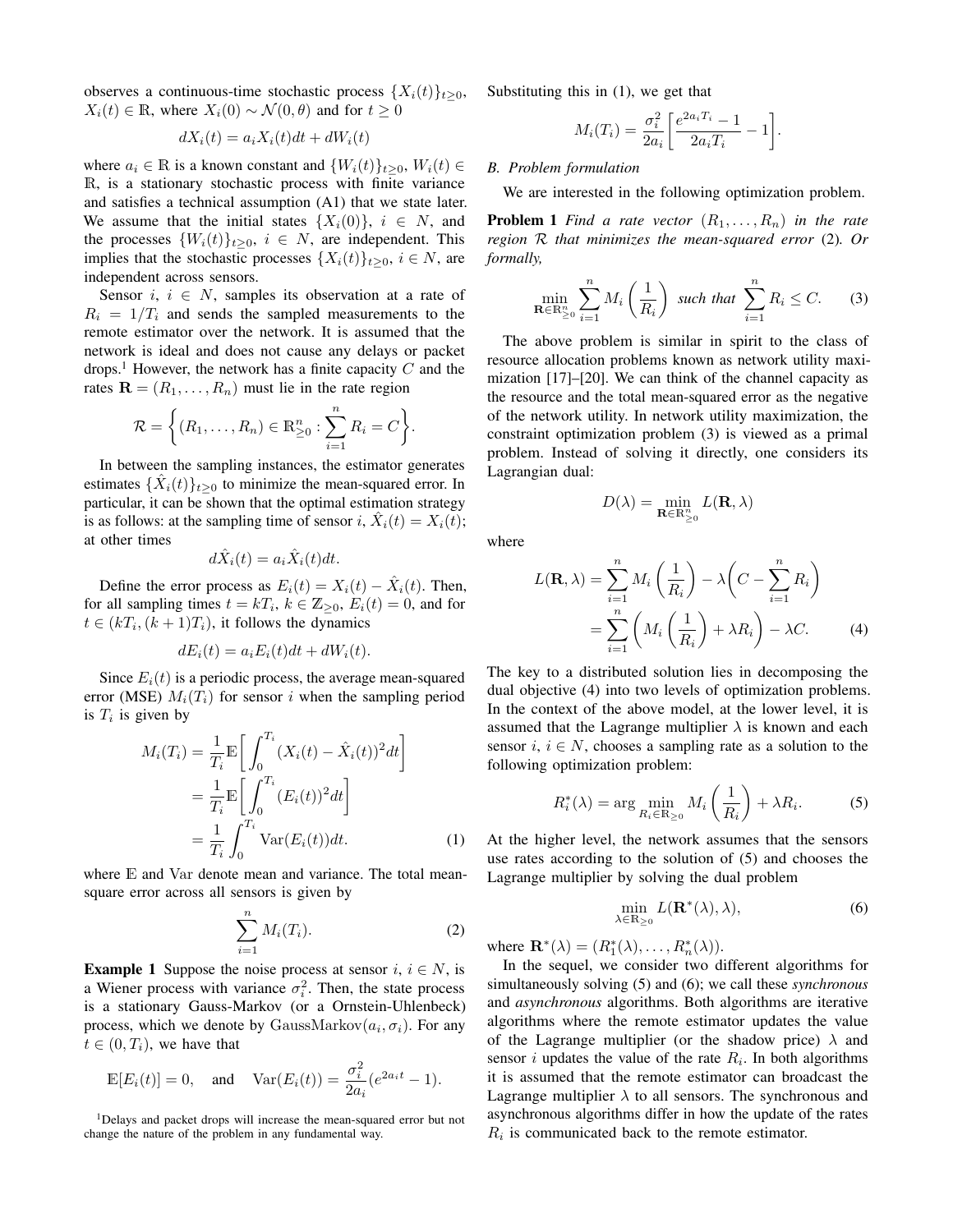The synchronous algorithm is performed as part of the initial handshaking protocol during which the sensors can directly communicate their updated rates to the remote estimator. Thus, at each iteration, the remote estimator synchronously updates the rates of all sensors. The algorithm is described in detail in Section III-A.

The synchronous algorithm requires a control channel and additional bandwidth for signalling overhead. On the other hand, the asynchronous algorithm is an on line algorithm where no additional bandwidth is required for signalling. The sensors do not explicitly communicate the updated rates to the remote estimator. Rather they simply transmit data at the updated rates and the remote estimator infers the rate through the inter-arrival time between successive transmissions. The algorithm is described in detail in Section III-B.

For both algorithms, we assume that the model satisfies the following assumptions:

- (A1) For all sensors  $i, i \in N$ , and any sampling period  $T_i \in \mathbb{R}_{\geq 0}$ , the mean-squared error in (1) is strictly increasing and convex in  $T_i$ .
- (A2)  $M_i(T_i)$  is twice differentiable and the curvature  $M''_i(T_i)$  on  $R$  is uniformly bounded away from zero, i.e., there exists a positive constant  $\bar{\gamma}$  such that  $M''_i(T_i) \geq \overline{\gamma}$  for all  $T_i \in \mathbb{R}_{\geq 0}$  and  $i \in N$ .

Since  $R_i = 1/T_i$ , we can equivalently write (A1) and (A2) as follows:

- (A1') For all sensors  $i, i \in N$ , and any sampling rate  $R_i \in \mathbb{R}_{\geq 0}$ , the mean-squared error in (1) is strictly decreasing and convex in  $R_i$ .
- (A2')  $M_i(1/R_i)$  is twice differentiable and the curvature  $M''_i(1/R_i)$  on  $R$  is uniformly bounded away from zero, i.e., there exists a positive constant  $\bar{\gamma}$  such that  $M''_i(1/R_i) \geq \overline{\gamma}$  for all  $R_i \in \mathbb{R}_{\geq 0}$  and  $i \in N$ .

These assumptions are mild and will be satisfied in most sensor networks. In particular, if  $Var(E_i(t)) > ct^{\alpha}$  where c and  $\alpha$  are positive constants, then  $M_i(T_i)$  is strictly increasing in  $T_i$ ; if  $Var(E_i(t))$  is differentiable, then,  $M_i(T_i)$  is twice differentiable.

The above assumptions are satisfied in Example 1 when  $a_i > 0$ . To see that note that,

$$
M_i'(T_i) = \frac{\sigma_i^2}{4a_i^2 T_i^2} \left[ e^{2a_i T_i} (2a_i T_i - 1) + 1 \right]
$$

and

$$
M''_i(T_i) = \frac{\sigma_i^2 e^{2a_i T_i} - 2M'_i(T_i)}{T_i}.
$$

It can be shown that for all  $x \in \mathbb{R}_{>0}$ ,  $e^x(x-1) + 1 > 0$  and  $\frac{e^x}{2x} - \frac{e^x(x-1)+1}{x^3} > 1/6$ . Substituting  $x = 2a_iT_i$  with  $a_i > 0$ , we get that  $M_i'(T_i) > 0$  and  $M_i''(T_i) > 2a_i \sigma_i^2/3$ , thus, (A1) and (A2) are satisfied.

# III. THE TWO DUAL-DECOMPOSITION ALGORITHMS

# *A. The synchronous dual decomposition algorithm*

The synchronous dual decomposition algorithm may be viewed as an iterative gradient descent algorithm used by the remote estimator to solve (6). The remote estimator starts

#### Algorithm 1 Synchronous allocation of sampling rates

**Input** Set of sensors  $S$ , network capacity  $C$ , number of iterations K, gradient descent step size  $\alpha$ , initial Lagrange multiplier  $\lambda_0$ .

**procedure** SYNC(S, C, K,  $\alpha$ ,  $\lambda_0$ ) for  $k = 0$  upto K do for each  $i$  in  $S$  do solve  $R_{i,k}$ :  $M'_{i}(1/R_{i,k}) - R_{i,k}^{2} \lambda_{k} = 0$ end for  $\lambda_{k+1} = \left[\lambda_k - \alpha (C - \sum_{i=1}^N R_{i,k})\right]^+$ end for return  $(R_{1,K},\ldots,R_{n,K})$ end procedure

with an initial guess  $\lambda_0$  of the optimal Lagrange multiplier. At each iteration  $k$ , the following steps are performed (See Algorithm 1 for a formal description):

• Sensor *i*,  $i \in N$ , chooses a rate  $R_{i,k} = R_{i,k}^*(\lambda_k)$  by solving the optimization problem (5), which is a convex optimization problem. One possible solution is to identify a rate  $R_{i,k}$  that satisfies

$$
M_i'(1/R_{i,k}) - \lambda_k R_{i,k}^2 = 0 \tag{7}
$$

where  $M'_i$  denotes the derivative of  $M_i$ . Sensor i then communicates  $R_{i,k}$  to the remote estimator.

• Upon receiving the updated rate vectors  $(R_{1,k}, \ldots, R_{n,k})$ , the remote estimator updates the Lagrange multiplier in the direction of the gradient<sup>2</sup> as follows:

$$
\lambda_{k+1} = \left[ \lambda_k - \alpha_k \left( C - \sum_{i \in N} R_i^*(\lambda_k) \right) \right]^+, \quad (8)
$$

where  $\alpha_k > 0$  is an appropriately chosen learning rate and  $[x]^{+} = \max\{x, 0\}.$ 

Theorem 1 *Under assumptions* (A1') *and* (A2') *there exists a* unique solution  $\mathbf{R}^* = (R_1^*, \ldots, R_n^*)$  of Problem 1. Moreover, *for any initial guess*  $\lambda_0 > 0$  *and sufficiently small step size*  $\alpha$ *, the rates*  $\mathbf{R}_k = (R_{1,k}, \ldots, R_{n,k})$  *chosen in the synchronous dual decomposition algorithm converge to the optimal rates*  $\mathbf{R}^*$  *as*  $k \to \infty$ *.* 

*Proof:* Conditions (A1') and (A2') are equivalent to the conditions (C1) and (C2) of Theorem 1 in [18]. The proof follows from [18, Appendix I].

#### *B. The asynchronous dual decomposition algorithm*

In the asynchronous dual decomposition algorithm, each sensor  $i, i \in N$ , keeps track of the time  $T_i^S$  at which it will take the next sample. The remote estimator keeps track of the times  $T_{i,k}^R$  when each sensor last transmitted and its estimate of their transmission rates  $\hat{R}_i$ . The remote estimator initializes  $T_{i,-1}^R = 0$  and chooses an initial guess  $\lambda_0$  of

<sup>2</sup>Note that for a given choice of rates **R**, the derivative of  $L(\mathbf{R}, \lambda)$  with respect to  $\lambda$  is given by  $C - \sum_{i=1}^{n} R_i$ .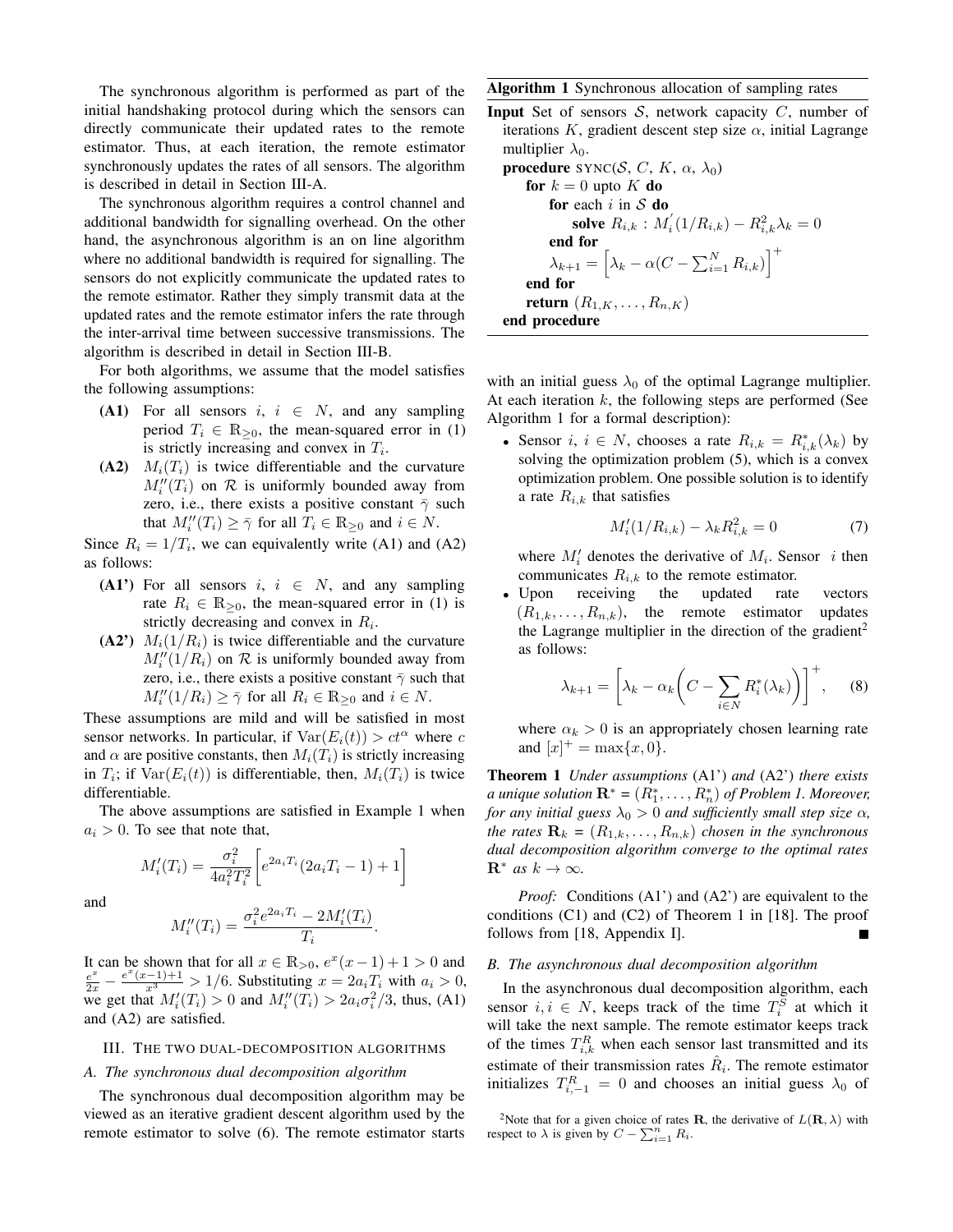Algorithm 2 Asynchronous allocation of sampling rates

**Input** Network capacity C, Gradient descent step size  $\alpha$ , initial Lagrange multiplier  $\lambda_0$ .

do initialization for each  $i$  in  $S$  do solve  $R_i$  :  $M_i^{'}(1/R_i) - R_i^2 \lambda_0 = 0$ set  $T_i^S = t + \frac{1}{R_i}$ ;  $T_{i,-1}^R = t$ , where  $t =$  current time. end for end

procedure ASYNC-SENSOR-i **upon event**  $\langle$  Current time  $t = T_i^S \rangle$  **do** sample the state of the process and transmit observe updated  $\lambda$ solve  $R_i$ :  $M_i^{'}(1/R_i) - R_i^2 \lambda_0 = 0$ set  $T_i^S = T_i^S + (1/R_i)$ end initialization end procedure

```
procedure ASYNC-ESTIMATOR(C)upon event \langle Packet received for sensor j_k do
         update T_{i,k}^R as given in (9)
         update \hat{R}_{i,k} as given in (10)
         \lambda_{k+1} = \left[ \lambda_k - \alpha (C - \sum_{i=1}^N \hat{R}_{i,k}) \right]^+k = k + 1end initialization
end procedure
```
the Lagrange multiplier and broadcasts it to all sensors. Each sensor  $i, i \in N$ , then computes  $R_i$  by solving (7) and initializes  $T_i^S = 1/R_i$ . Then the following steps are performed at every iteration *k* (See Algorithm 2 for formal description):

- Let  $j_k$  denote the sensor with the lowest sampling time  $T_i^S$ . At time  $T_{j_k}^S$ , sensor  $j_k$  takes a sample and sends its measurements to the remote estimator over the network.
- Upon receiving the message from sensor  $j_k$ , the remote estimator sets

$$
T_{i,k}^R = \begin{cases} T_{j_k}^S & \text{if } i = j_k \\ T_{i,k-1}^R & \text{otherwise} \end{cases}
$$
 (9)

and

$$
\hat{R}_{i,k} = \begin{cases}\n\frac{1}{T_{i,k}^R - T_{i,k-1}^R} & \text{if } i = j_k \\
\hat{R}_{i,k-1} & \text{otherwise}\n\end{cases}
$$
\n(10)

• The remote estimator then chooses  $\lambda_{k+1}$  by updating the Lagrange multiplier by taking a step in the direction of the gradient as follows:

$$
\lambda_{k+1} = \left[ \lambda_k - \alpha_k \left( C - \sum_{i \in N} \hat{R}_{i,k}(\lambda_k) \right) \right]^+, \quad (11)
$$

where  $\alpha_k > 0$  is an appropriately chosen learning rate and  $[x]^{+} = \max\{x, 0\}.$ 



Fig. 1: Plot of (a) Lagrange multiplier  $\lambda$  and (b) rates  $R_1$  and  $R_2$  versus iteration for the illustrative example of Sec. III-C.

• The Lagrange multiplier  $\lambda_{k+1}$  is broadcast and sensor  $j_k$  updates the sampling rate  $R_{j_k}$  according to (5) or (7) and sets  $T_{j_k}^S = T_{j_k}^S + \frac{1}{R_{j_k}}$ .

Let  $\mathcal{T}^R = \{T_{j_k,k}^R\}_{k\geq 0}$  denote the set of time instances at which the remote estimator updates the Lagrange multiplier based on the current estimate of the sensor rates. Also, let  $\mathcal{T}_i^S$ ,  $i \in \mathbb{N}$ , denote the set of time instances at which the sensor *i* updates its rate based on the Lagrange multiplier broadcast to it. It is assumed that the following is satisfied:

(A3) The time between consecutive updates in  $\mathcal{T}^R$  (i.e., at the remote estimator) and  $\mathcal{T}_i^S$ ,  $i \in \mathbb{N}$ , (i.e., at every sensor) are bounded.

Note that (A3) is satisfied if for all  $\lambda \in \mathbb{R}_{>0}$ , the optimal rate  $R_i^*(\lambda)$  obtained in (5) is bounded. This is the case in Example 1 if  $a_i > 0$ .

Theorem 2 *Under assumptions* (A1')*,* (A2') *and* (A3)*, for any initial guess*  $\lambda_0 > 0$  *and sufficiently small step size*  $\alpha_k$ , the rates  $\mathbf{R}_k = (R_{1,k}, \ldots, R_{n,k})$  chosen in the *asynchronous dual decomposition algorithm converges to the unique solution* R<sup>∗</sup> *of Problem 1. Moreover, if the synchronous and asynchronous algorithms use the same learning rates*  $\{\alpha_k\}_{k>0}$ *, then the corresponding Lagrange multipliers converge to the same value.*

*Proof:* Assumption (A3) being equivalent to (C3) in [18], the proof follows from [18, Theorem 2].

Remark 1 The dual decomposition algorithm does not ensure that the dual iterates are feasible (i.e., at the intermediate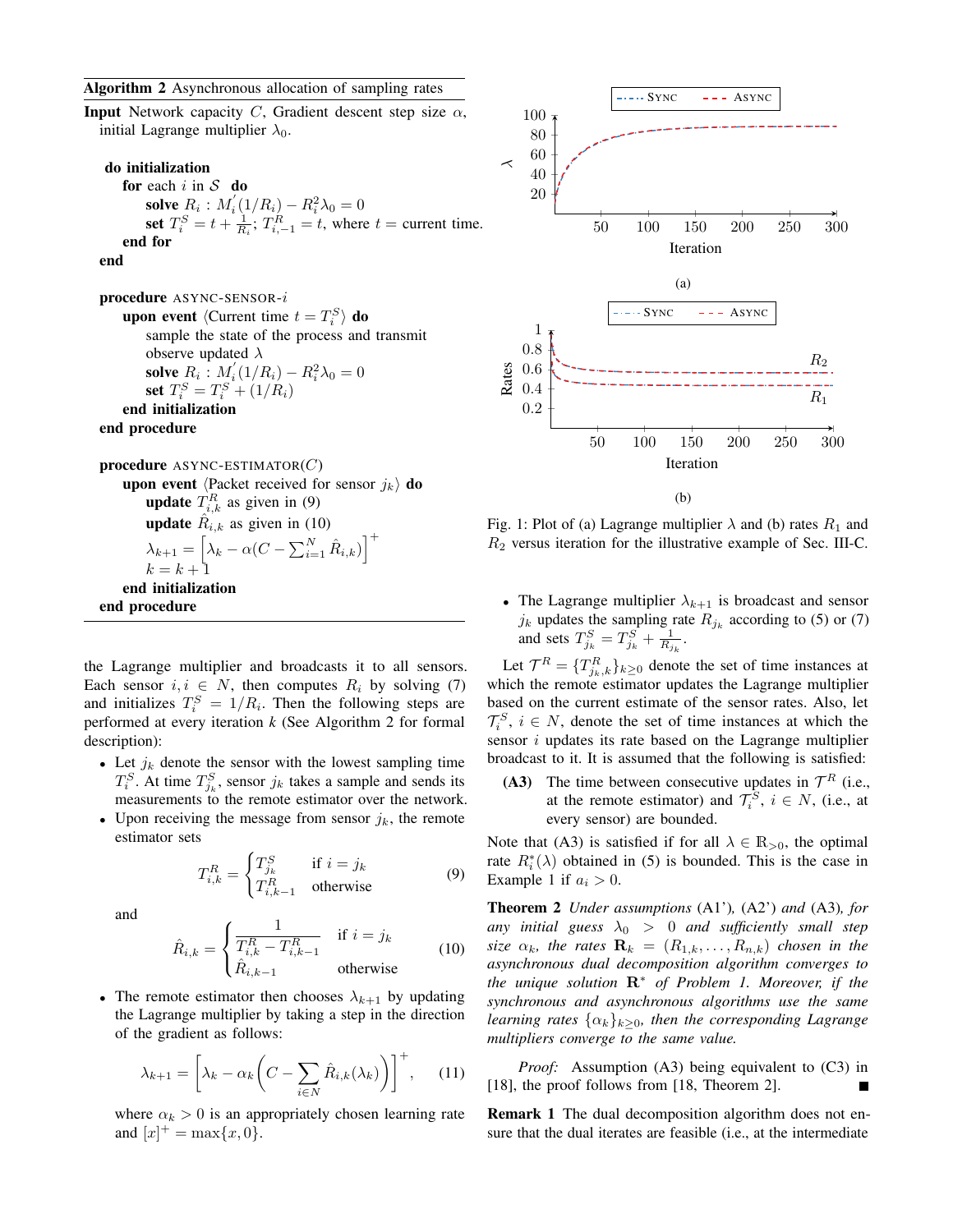

Fig. 2: Plot of Lagrange multiplier  $\lambda$  versus iteration for the asynchronous algorithm under packet drop for the illustrative example of Sec. III-C.

steps of the algorithm, it is not guaranteed that  $\sum_{i \in N} R_{i,k} \leq$ C ). To keep the iterates feasible, one could start with a large value of  $\lambda_0$ , which will ensure that the sensors pick small values of the initial rates  $\{R_i\}_{i\in N}$ .

Remark 2 A feature of Algorithm 2 is that the clocks at the sensors and the remote estimator do not need to be synchronized.

## *C. An illustrative example*

To illustrate how the algorithm works, consider a system with two sensors,  $GaussMarkov(1, 1)$  and GaussMarkov $(1, 2)$ , and a total capacity of  $C = 1$ . For the synchronous algorithm, suppose the remote estimator starts with an initial guess  $\lambda_0 = 10$  and both sensors use a constant learning rate<sup>3</sup> of  $\alpha_k = 10$ . Then, the rates converge to  $(R_1, R_2) = (0.4355, 0.5645)$  and  $\lambda = 88.9136$ . After 200 iterations, the value of  $\lambda$  is 88.357, which is within 0.625% of the optimal value.

For the asynchronous algorithm, we again assume that the remote estimator starts with an initial guess  $\lambda_0 = 10$  and both sensors use a constant learning rate of  $\alpha_k = 10$ . After 200 iterations, the value of  $\lambda$  is 88.399, which is within 0.579% of the optimal value.

For comparison, we plot the value of the Lagrange multiplier  $\lambda$  and rates  $R_1$  and  $R_2$  vs iteration for both the synchronous and the asynchronous algorithms in Fig. 1. As can been seen from the figure, at each iteration, the Lagrange multiplier and the rates for both the synchronous and the asynchronous algorithms are fairly close. The key difference is that the synchronous algorithm is implemented as part of the initial handshaking protocol (which requires an additional signaling overhead) while the asynchronous algorithm is on line where the sensors adapt their transmission rates while transmitting data (so there is no signaling overhead). The 200 iterations of asynchronous algorithm takes about 194 sec.

#### *D. Robustness of asynchronous algorithm to packet drops*

For the asynchronous algorithm we assumed an ideal communication channel. The algorithm is robust to packet drops introduced by the channel as long as assumption (A3) continues to hold. To illustrate this point, we reconsider the example of Sec. III-C but assume that packets are dropped with probability  $p$ . The plot of Lagrange multiplier versus number of iterations for different values of packet drop probability  $p$  is shown in Fig. 2. As can be seen from the figure, there is very little impact of packet drops on the convergence of the algorithm.

## IV. NUMERICAL EXAMPLE

In the model described in Sec. II, the system is assumed to be static. However, in many applications, the network conditions change with time: new sensors may come onboard, existing sensors may leave, or the channel capacity might change. In general, the dual decomposition algorithm is robust to slow changes in the network conditions, so we expect the asynchronous algorithm to be able to adapt to changing network conditions. In this section, we present a detailed simulation study to illustrate the robustness of the asynchronous algorithm to network changes.

We consider an experimental setup where the number of sensors  $N(t)$  changes according to a stochastic process. We assume that new sensors arive according to a Poisson process with rate  $\rho$  and stays in the system for an exponentially distributed amount of time with rate  $\rho$ , after which the sensor leaves the system. Each new sensor is GaussMarkov $(a_i, \sigma_i)$ where  $a_i$  and  $\sigma_i$  are chosen randomly. We assume that the remote estimator broadcasts the value of the Lagrange multiplier  $\lambda$  at all times. When a new sensor arrives, its initial sampling rate is determined based on the current value of  $\lambda$ . The remote estimator continues to adapt  $\lambda$  according to Algorithm 2, without being explicitly aware that a new sensor has arrived. Similarly, the remote estimator is not explicitly aware when a sensor leaves the system.

We consider a scenario of 450 seconds where we start with  $N(0) = 25$  sensors and sensors arrive and leave at a rate of  $\rho = 2$  per minute. Each new sensor is GaussMarkov $(a_i, \sigma_i)$ , where  $a_i \sim \text{Unif}[0.1, 2]$  and  $\sigma_i = 1$ . At  $T = 0$ , the system capacity is 25; at  $T = 200$ , the capacity changes to  $C =$ 20; and at  $T = 400$ , it changes to  $C = 30$ . We run the asynchronous algorithm with a constant learning rate of  $\alpha_k =$ 0.01 throughout. The plot of  $N(t)$  and  $\lambda$  versus time as well as  $\sum_{i \in N} R_i$  versus time are shown in Fig. 4. These plots illustrate the robustness of the asynchronous algorithm to changing network conditions.

In Fig. 3(a), we zoom into Fig. 4(b) at  $T = 127$  when the system has 27 sensors,  $C = 25$ , and  $\lambda = 3.41$ . At this time, one of the sensors leaves and the sum rate falls below the network capacity. The remote estimator adjusts the Lagrange multiplier  $\lambda$  according to (6). Since there is one less sensor

<sup>&</sup>lt;sup>3</sup>In practice, convergence speeds up considerably if the learning rate is adapted according the gradient (e.g., using ADAM or ADAGrad [21]). However, in this example, we choose a constant learning rate to simplify exposition.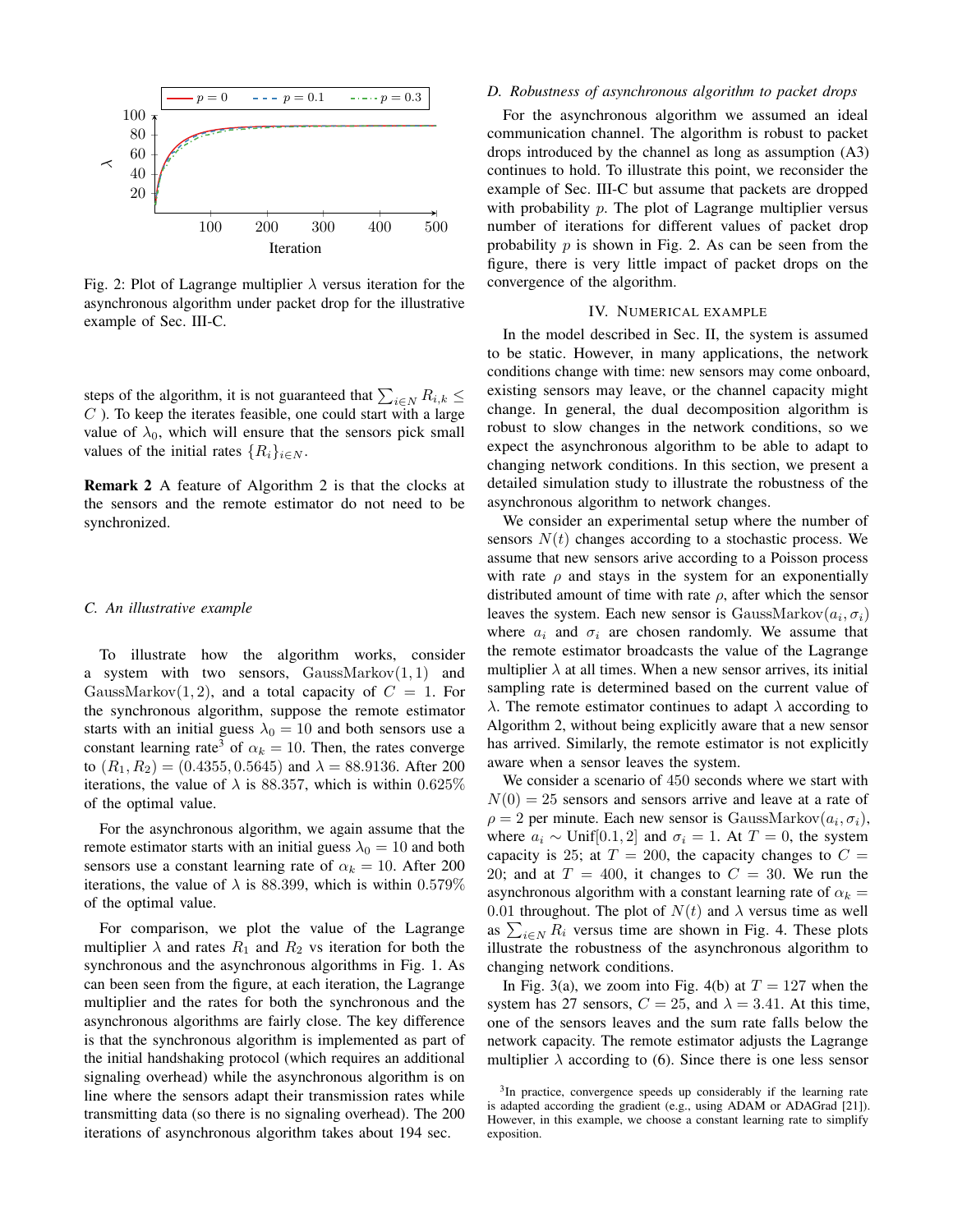

Fig. 3: Plot of sum rate  $\sum_{i\in N} R_i$  and  $\lambda$  versus time for the asynchronous algorithm, illustrating (a) sensor leaving, (b) sensor coming aboard and (c) capacity change for the system described in Sec. IV.



Fig. 4: Plot of (a) number of sensors N and  $\lambda$ , and (b) sum rate  $\sum_{i \in N} R_i$  versus time for the asynchronous algorithm for the system described in Sec. IV.

competing for the same resource, the Lagrange multiplier decreases and converges to 2.88 at  $T = 135$ .

In Fig. 3(b), we zoom into Fig. 4(b) at  $T = 180$  when the system has 25 sensors,  $C = 25$ , and  $\lambda = 2.58$ . At this time, a new sensor comes aboard, sees the current value of  $\lambda$  and chooses a transmission rate using (5). When the new sensor transmits, the sum rate exceeds the channel capacity<sup>4</sup> The remote estimator adjusts Lagrange multiplier  $\lambda$  according to (6). Since there is one more sensor competing for the same

<sup>4</sup>In practice, the sum rate exceeding the channel capacity will result in delay or packet drops but such effects are not taken into account in our model.

resource, the Lagrange multiplier increases and converges to 3.09 at  $T = 189$ .

In Fig. 3(c), we zoom into Fig. 4(b) at  $T = 200$  when the system has 26 sensors,  $C = 25$ , and  $\lambda = 3.09$ . At this time, the system capacity reduces to  $C = 20$ . The remote estimator adjusts the Lagrange multiplier using (6). Since there are the same number of sensors competing for less resources, the Lagrange multiplier increases and converges to 7.65 at  $T = 227.$ 

To observe how individual sensor rates vary with changes in network conditions, we pick two sensors,  $GaussMarkov(1.3, 1)$  and  $GaussMarkov(0.4, 1)$  that stay active throughout the experiment. The rate allocation by the asynchronous algorithm for these sensors is shown in Fig. 5(a) and the empirical MSE is shown in Fig. 5(b).

We compare the optimal rate allocation described in the asynchronous dual decomposition algorithm with two baseline equal rate allocation schemes. In Scheme 1, we assume that  $N(t) \leq 30$  and allocate a constant sampling rate  $R_i = C/30$ to all active sensors  $i \in N$ ; in Scheme 2, we assume that the remote estimator keeps track of  $N(t)$  and allocates a rate of  $R_i = C/N(t)$  to all active sensors  $i \in N$ . We plot the aggregate empirical MSE for the system in Fig. 6, which shows that, as expected, the optimal scheme performance better than the two baselines and the difference in performance is significant when the channel capacity is low.

## V. CONCLUSION

In this paper, we proposed a dual decomposition technique to minimize mean-squared error in a remote estimation system subject to capacity constraint, by posing the objective as a variant of the network utility maximization problem. We derived an asynchronous rate allocation algorithm where the sensors and the remote estimator communicate and update their controls asynchronously. The two dual decomposition algorithms described in the paper provide a decentralized approach to rate allocation for sensors communicating over a shared medium. The algorithms are provably convergent to the global optimum in a static network and robust to slowly changing network conditions and packet drops. Using an